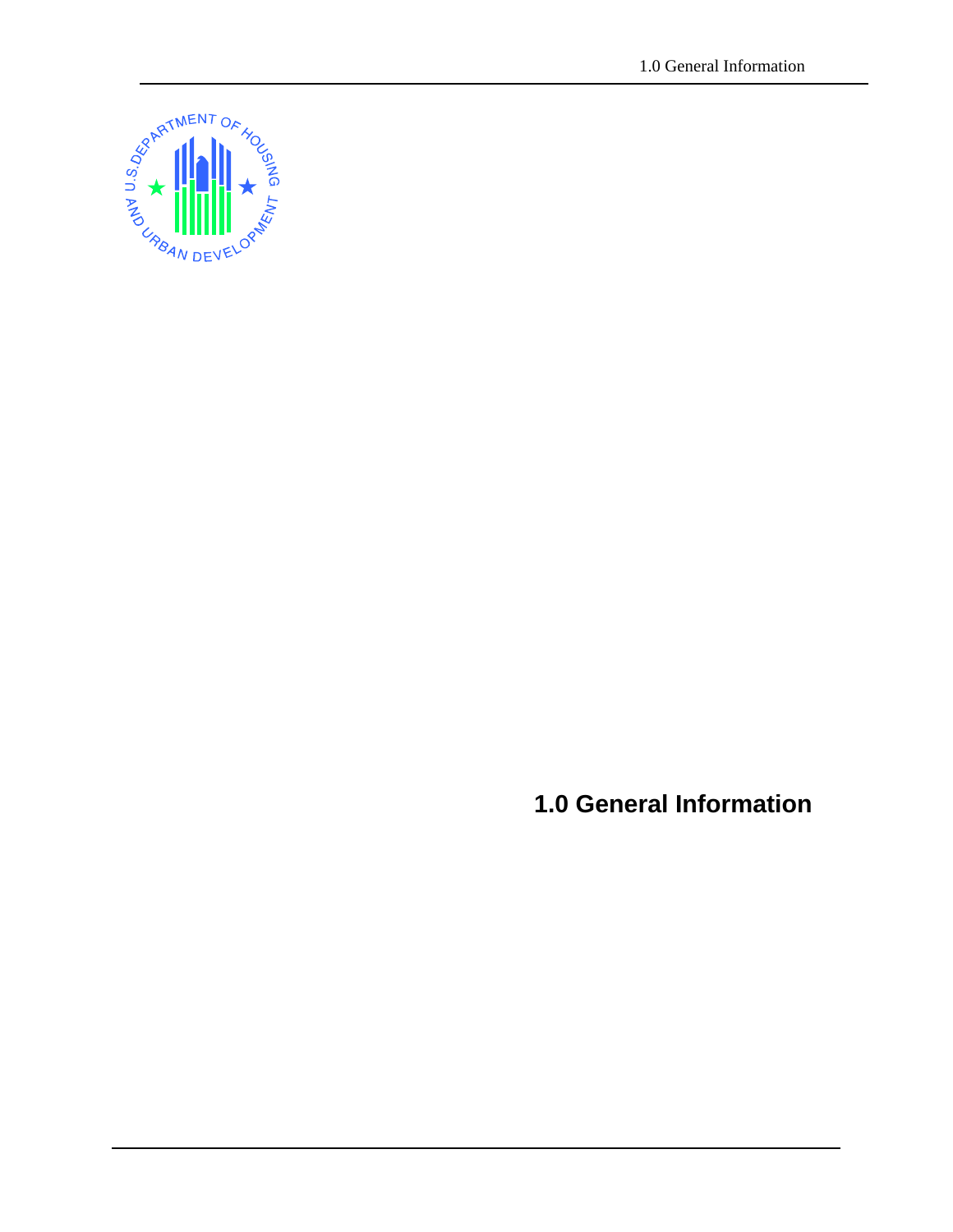# **1 GENERAL INFORMATION**

The Web Access Security Subsystem (WASS) Release 7.1.0.0 User's Manual provides the information and procedures that are needed by external users to understand WASS. The Quick Reference sheets in Section 0 facilitate a Coordinator or user's access by providing the minimum steps required to access the systems. More extensive information about all system administration is available in the Maintenance Manual provided to each Super Administrator.

WASS users are individuals who work with trusted partners, are HUD employees, or are contractors who work with HUD. Those who work with trusted partners are called Coordinators and external users. HUD employees and contractors are individuals who help administer and provide support to the Coordinators and external users. These individuals may be System Administrators, Technical Assistance Center (TAC) Users, or one of a few Super Administrators. Others are internal users who access the system through the HUD Intranet.

# **1.1 System Overview**

The User's Manual provides information on how best to use the Web Access Security Subsystem (WASS) Release 7.1.0.0, a major release of the security interface for access to over 25 of the Department of Housing and Urban Development's systems. It seeks to demystify WASS so that the many thousands of individuals who access the systems can do so more effectively.

| Table 1-1 Objectives for Web Access Security Subsystem |  |  |  |  |  |  |
|--------------------------------------------------------|--|--|--|--|--|--|
|--------------------------------------------------------|--|--|--|--|--|--|

| <b>Objectives for Web Access Security Subsystem</b>                                             |
|-------------------------------------------------------------------------------------------------|
| Provide HUD's trusted Business Partners and internal HUD users a means for requesting access to |
| HUD's subsystems.                                                                               |
| Provide secure access to HUD's secure systems environment from the Internet.                    |
| Provide secure use of the applications available via HUD's secure systems environment.          |
|                                                                                                 |

## **1.1.1 Secure Connection and Secure Systems Components**

WASS consists of a Secure Connection component and a Secure Systems component. These components provide an overall security umbrella for thousands of users of HUD systems.

The Secure Connection component of WASS includes online registration forms that are accessible via the World Wide Web and are used by HUD's trusted Business Partners to submit requests for the authority to access secure systems that reside behind HUD's firewall. The data captured by the Secure Connection registration pages is used to authenticate users, so that WASS can make sure that users are who they say they are before granting them access to the system. Users are authenticated by capturing their User IDs and passwords via the login page that is displayed upon connection to WASS. Once a user has provided the correct information, control is passed from Secure Connection to Secure Systems, which enforces application security as described below.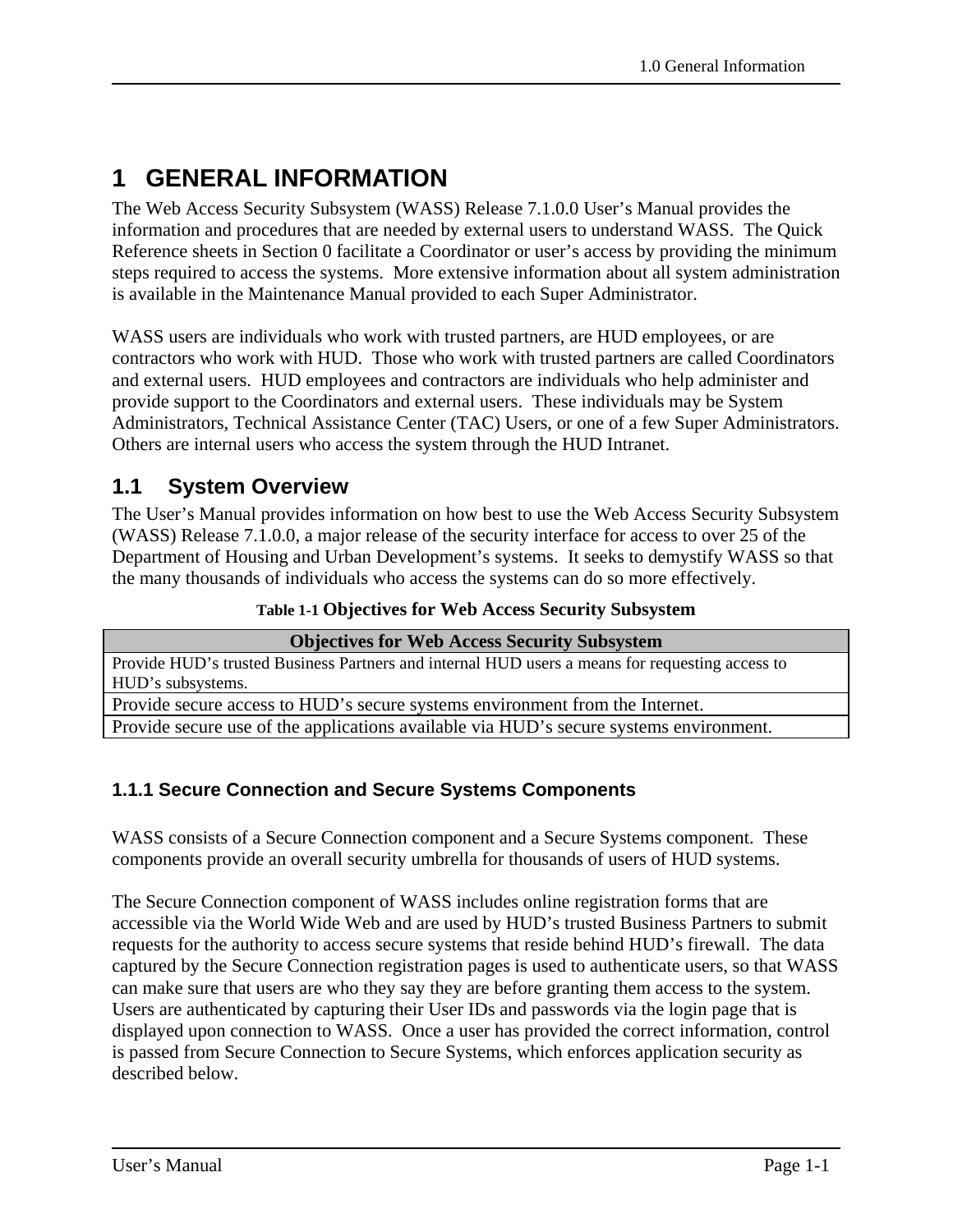The Secure Systems component of WASS is comprised of the Login page, the Main Menu page, and the System Administration application that collectively provide application-level security to the Internet and Intranet applications integrated under WASS. The Secure Systems Login page captures User IDs and passwords that are used to validate user authorities in terms of application access and use. The Secure Systems Main Menu provides Internet and Intranet users with hyperlinks to the one or more secure systems to which they have authority. The System Administration application provides authorized Internet and Intranet users the capability to define and maintain user rights to data and functionality within one or more secure systems.

## **1.1.2 External Users and Coordinators Register Online**

Coordinators and external users register online. The registration form (see Figure 1) for Coordinators and Users is the same, except that each selects the appropriate Application Type – Coordinator or User. Registrations are processed overnight. Coordinator User IDs are sent to the Business Partner the next day by mail; User IDs can be obtained from the Coordinator the next day.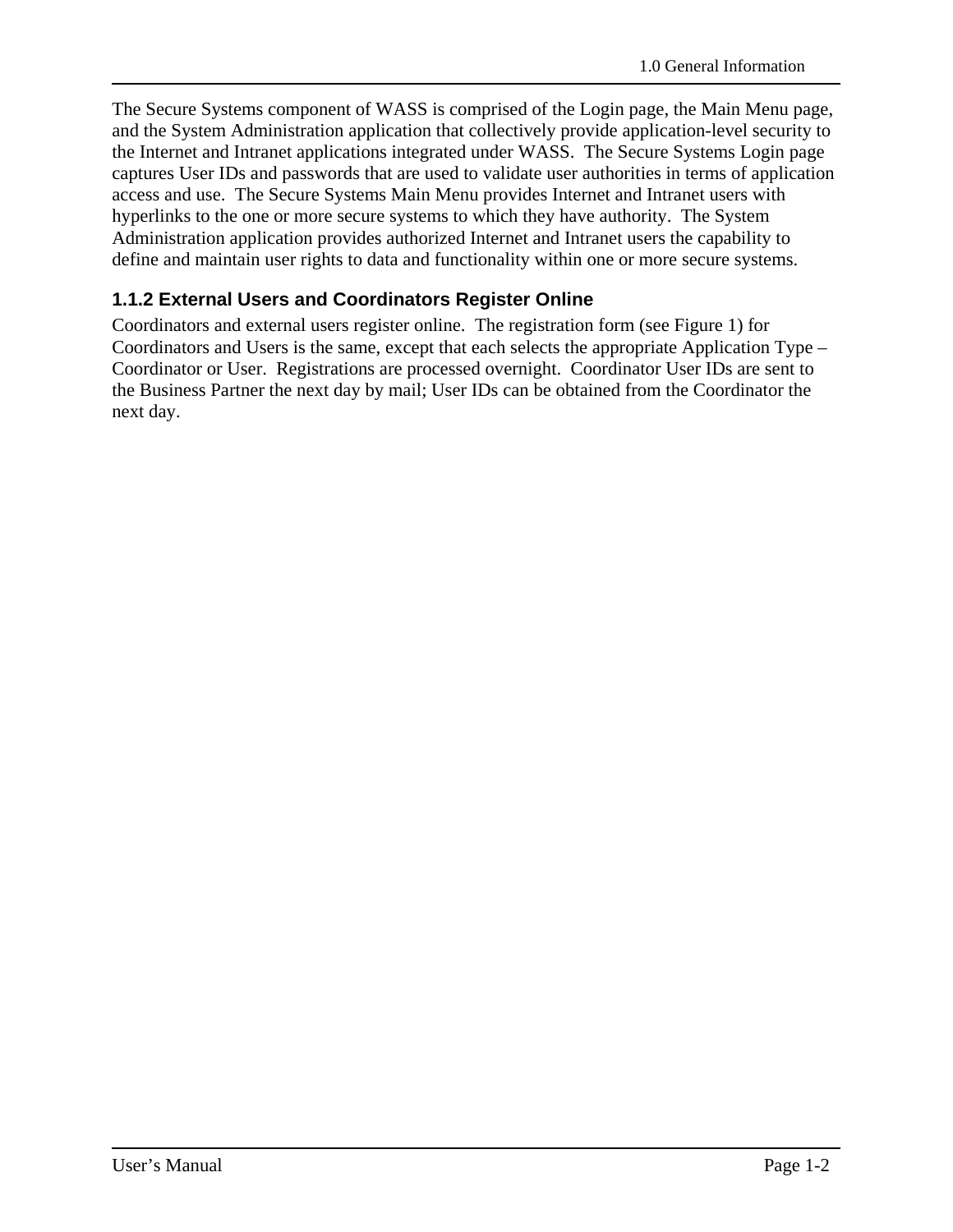|                                     | PHA Coordinator and User Registration                                                                                                                                                                                                                                                                                                                                                   |                 |
|-------------------------------------|-----------------------------------------------------------------------------------------------------------------------------------------------------------------------------------------------------------------------------------------------------------------------------------------------------------------------------------------------------------------------------------------|-----------------|
|                                     | To apply for a <b>System Coordinator ID</b> , check the "Coordinator" radio button, fill out the form below, and click Send<br>Application when you are through. Upon verification of the information below, an ID will be assigned and mailed to<br>the Executive Director of the PHA specified below. The password will not be disclosed, so make sure you remember<br>itIII          |                 |
|                                     | To apply for a regular User ID, check the "User" radio button, fill out the form below and click Send Application when<br>you are through. Upon verification of the information below, a user ID will be assigned, and the System Coordinator<br>of the PHA specified below will retrieve the user ID. The password will not be disclosed, so make sure you remember<br>it!!!           |                 |
|                                     | And remember:<br>Warning! Misuse of Federal Information at this Web site falls under the provisions of Title 18, United States Code, section 1030.<br>This law specifies penalties for exceeding authorized access, alteration, damage or destruction of information residing on Federal<br>Computers.                                                                                  |                 |
| <b>Application Type</b>             | Coordinator ()                                                                                                                                                                                                                                                                                                                                                                          | User $\bigcirc$ |
|                                     |                                                                                                                                                                                                                                                                                                                                                                                         |                 |
| <b>First Name:</b>                  |                                                                                                                                                                                                                                                                                                                                                                                         |                 |
| <b>Middle Initial:</b>              |                                                                                                                                                                                                                                                                                                                                                                                         |                 |
| Last Name:                          |                                                                                                                                                                                                                                                                                                                                                                                         |                 |
| <b>Social Security Number:</b>      |                                                                                                                                                                                                                                                                                                                                                                                         |                 |
| <b>Organization Information:</b>    |                                                                                                                                                                                                                                                                                                                                                                                         |                 |
|                                     | Provide the name of the Public Housing Authority you represent<br>Provide the Number of the Public Housing Authority you represent                                                                                                                                                                                                                                                      |                 |
| <b>Organization Name:</b>           |                                                                                                                                                                                                                                                                                                                                                                                         |                 |
|                                     |                                                                                                                                                                                                                                                                                                                                                                                         |                 |
| <b>Organization ID:</b>             |                                                                                                                                                                                                                                                                                                                                                                                         |                 |
|                                     | Provide your e-mail address.<br>Include your e-mail user name, the @ sign and [servicename.com/edu/org/net/etc.]. For example:<br>jsmith@aol.com, johndoe@adv.org, hfdb84a@prodigy.com.                                                                                                                                                                                                 |                 |
| <b>E-mail Address:</b>              |                                                                                                                                                                                                                                                                                                                                                                                         |                 |
|                                     | Choose a Password.<br>• You will enter your password each time you use this service. Your password should be 6 characters in length<br>and should be comprised of letters and numbers (for example, Brad83). Do not use punctuation or special<br>characters. Important: Your password will be recorded EXACTLY as you type it, so make a note if you enter in<br>upper and lower case. |                 |
| Password:                           |                                                                                                                                                                                                                                                                                                                                                                                         |                 |
| Re-enter Password for Verification: |                                                                                                                                                                                                                                                                                                                                                                                         |                 |
|                                     |                                                                                                                                                                                                                                                                                                                                                                                         |                 |
|                                     | Mother's Maiden Name.<br>. Please provide this information for future verification when processing password reset requests.                                                                                                                                                                                                                                                             |                 |
| <b>Mother's Maiden Name:</b>        |                                                                                                                                                                                                                                                                                                                                                                                         |                 |
|                                     |                                                                                                                                                                                                                                                                                                                                                                                         |                 |
|                                     | Send Application<br>Clear Fields                                                                                                                                                                                                                                                                                                                                                        |                 |
| Content updated April 7, 2006       |                                                                                                                                                                                                                                                                                                                                                                                         |                 |

**Figure 1 – Online Registration**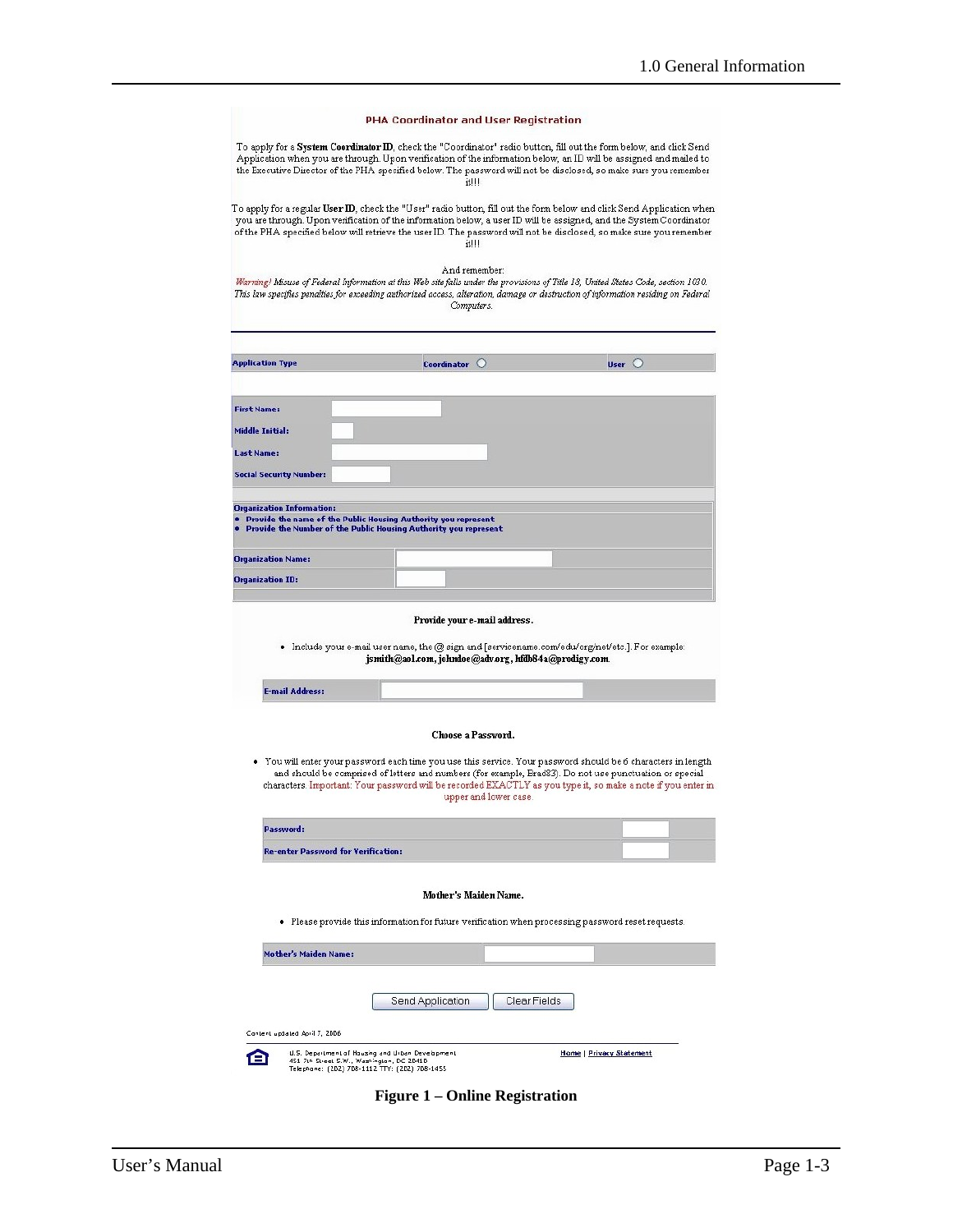The registration process is the key first step in the assignment of system access and privileges. Table 1-2 provides a summary about how privileges are assigned in the registration process.

| <b>User Type</b>                                                                                                                                               | <b>Registration Process</b>                                                               | <b>Assignment of User ID</b>                                                                                                                                    | <b>Privileges</b>                       |
|----------------------------------------------------------------------------------------------------------------------------------------------------------------|-------------------------------------------------------------------------------------------|-----------------------------------------------------------------------------------------------------------------------------------------------------------------|-----------------------------------------|
| User (Participant,<br><b>Expected Participant,</b><br>AQA contractor,<br>Appraiser, Includes User<br>for Trusted Partner,<br>Independent User)                 | Apply Online                                                                              | WASS is responsible for<br>generating the User ID.<br>The Coordinator retrieves<br>User ID and provides<br>User ID to user                                      | Assigned by<br>Coordinator              |
| User (Inspector)                                                                                                                                               | Registration done during<br>Training                                                      | By Training Organization                                                                                                                                        | Assigned by<br>Inspector<br>Coordinator |
| Coordinator for<br>Inspectors                                                                                                                                  | Coordinator status<br>establisher by Business<br>Partner                                  | By Training Organization                                                                                                                                        | Assigned by self                        |
| Coordinator (Includes<br>Participant (Trusted<br>Partner), Expected<br>Participant (Organization<br>applying for Trusted<br>Partner Status, AQA<br>Contractor) | <b>Apply Online</b>                                                                       | WASS is responsible for<br>generating the User ID.<br>Letter with the<br>Coordinator's ID and the<br>activation number mailed<br>to Business Partner            | Assigned by self                        |
| <b>BPR</b> Coordinator                                                                                                                                         | Indicates online need for<br>assignment to one or<br>more additional Business<br>Partners | Initiates request to<br>system. A unique<br>activation code is sent to<br>the Business Partner and<br>through the Business<br>Partner to the BPR<br>Coordinator | Assigned by self                        |
| Lenders                                                                                                                                                        | Apply to FHA<br>Connection                                                                | <b>FHA</b> Connection                                                                                                                                           | Assigned by FHA<br>Connection           |

**Table 1-2 Assignment of Privileges for External Users**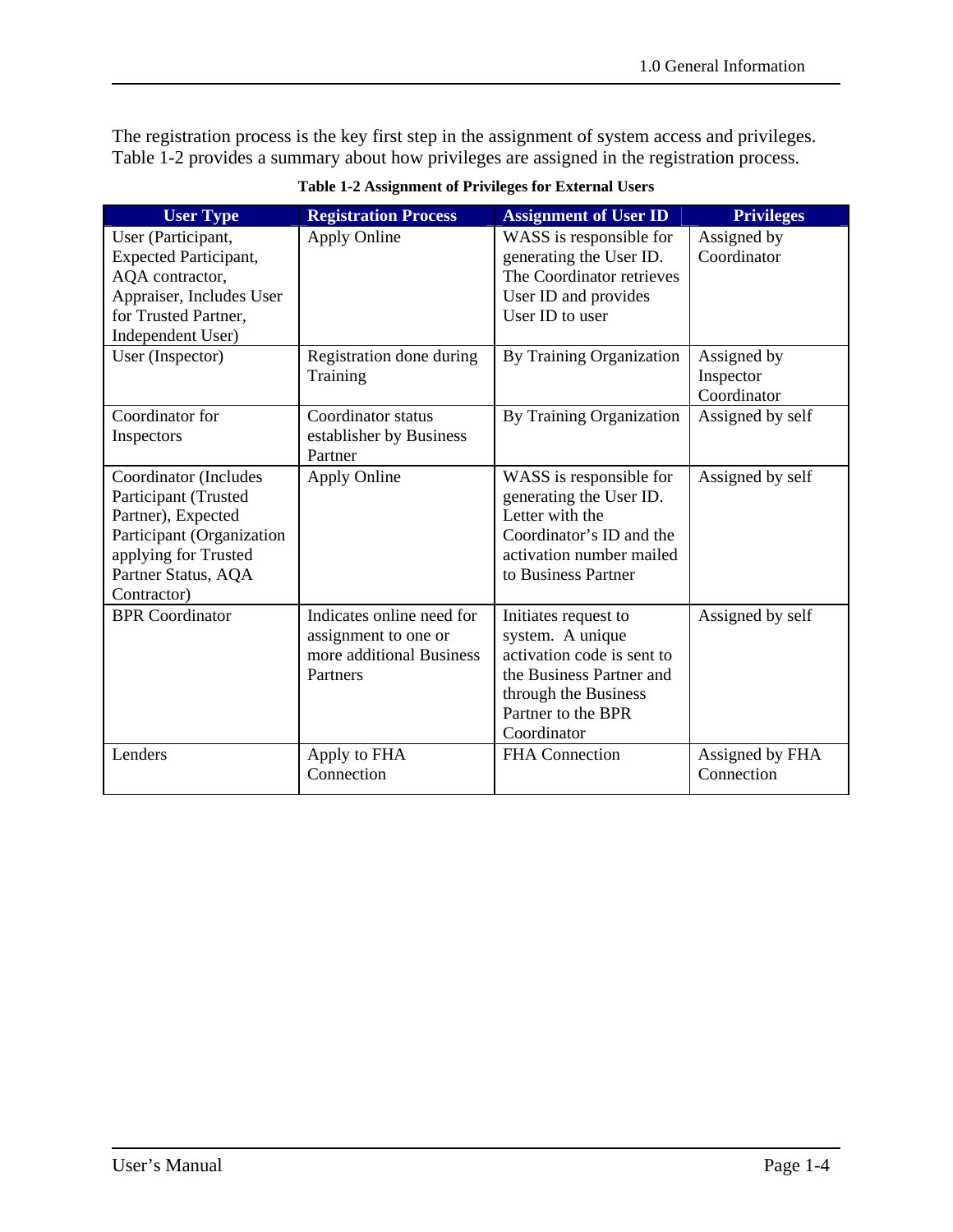### **1.1.3 Internal/Intranet Access to WASS**

Over 2000 WASS users are classified as internal users. Table 1-3 summarizes the assignment of internal user privileges during the registration process.

| <b>User Type</b>            | <b>Registration Process</b> | <b>Assignment of User ID</b> | <b>Privileges</b>         |
|-----------------------------|-----------------------------|------------------------------|---------------------------|
| <b>Technical Assistance</b> | Apply to ADP Security       | Assigned by ADP Security     | Set by WASS Super         |
| Center                      |                             |                              | Administrator             |
| System Administrator        | Apply to ADP Security       | Assigned by ADP Security     | Assigned by self and/or   |
|                             |                             |                              | <b>WASS</b> Super         |
|                             |                             |                              | Administrator             |
| Super Administrator         | Apply to ADP Security       | Assigned by ADP Security     | Assigned by WASS Super    |
|                             |                             |                              | Administrator             |
| User                        | Apply to ADP Security       | Assigned by ADP Security     | Set by System             |
|                             |                             |                              | Administrator of specific |
|                             |                             |                              | systems or by a Super     |
|                             |                             |                              | Administrator             |

**Table 1-3 Assignment of Privileges to Internal Users** 

**Intranet/Internal Users** are HUD Employees and HUD Contractors who access HUD/PIH-REAC systems through HUD's Internal URL. These users must obtain their system ID from the ADP Security Office rather than from the Online Registration available on the Internet. The success of the registration process depends on a complete registration process and meeting the registration requirements as described in Table 1-4.

#### **Table 1-4 Registration Requirements**

| <b>Requirement Description</b>                                                                                       |
|----------------------------------------------------------------------------------------------------------------------|
| <b>REGISTRATION</b>                                                                                                  |
| The CEO or Executive Director of every trusted Business Partner must designate a Coordinator to serve as his/her     |
| representative in controlling access to the system and performing other system administration functions.             |
| There will be a limit of two Coordinators for a particular trusted Business Partner.                                 |
| A registration application must indicate whether application type is User or Coordinator.                            |
| Every application must provide the applicant's first and last name. Middle initial is optional                       |
| Every application must provide the applicant's social security number.                                               |
| A PHA application must provide the name of the PHA organization the applicant represents.                            |
| A PHA application must provide a valid PHA organization number of the organization the applicant represents.         |
| Every application must provide a six-character password.                                                             |
| Every application must provide the maiden name of the applicant's mother.                                            |
| Only one user ID may be generated for the same user. A user ID is uniquely identified by a user's SSN.               |
| The Coordinator is responsible for informing users of their user ID.                                                 |
| A multifamily application must provide the name of the HUD-registered Organization or Individual the applicant       |
| represents.                                                                                                          |
| A multifamily application must provide the Tax Identification (TIN) or Social Security Number of the HUD-            |
| registered Organization or Individual the applicant represents.                                                      |
| A multifamily application must specify whether the HUD-registered entity they represent is an organization or an     |
| individual.                                                                                                          |
| The TIN submitted on a multifamily application must be a HUD-approved Business Partner.                              |
| The PHA organization number submitted on PHA application on must be a HUD-approved Business Partner.                 |
| An appraiser must be a HUD-approved Single Family Appraiser in order for his/her registration application to be      |
| valid.                                                                                                               |
| An AQA contractor must be a contractor of record with HUD in order for his/her registration application to be valid. |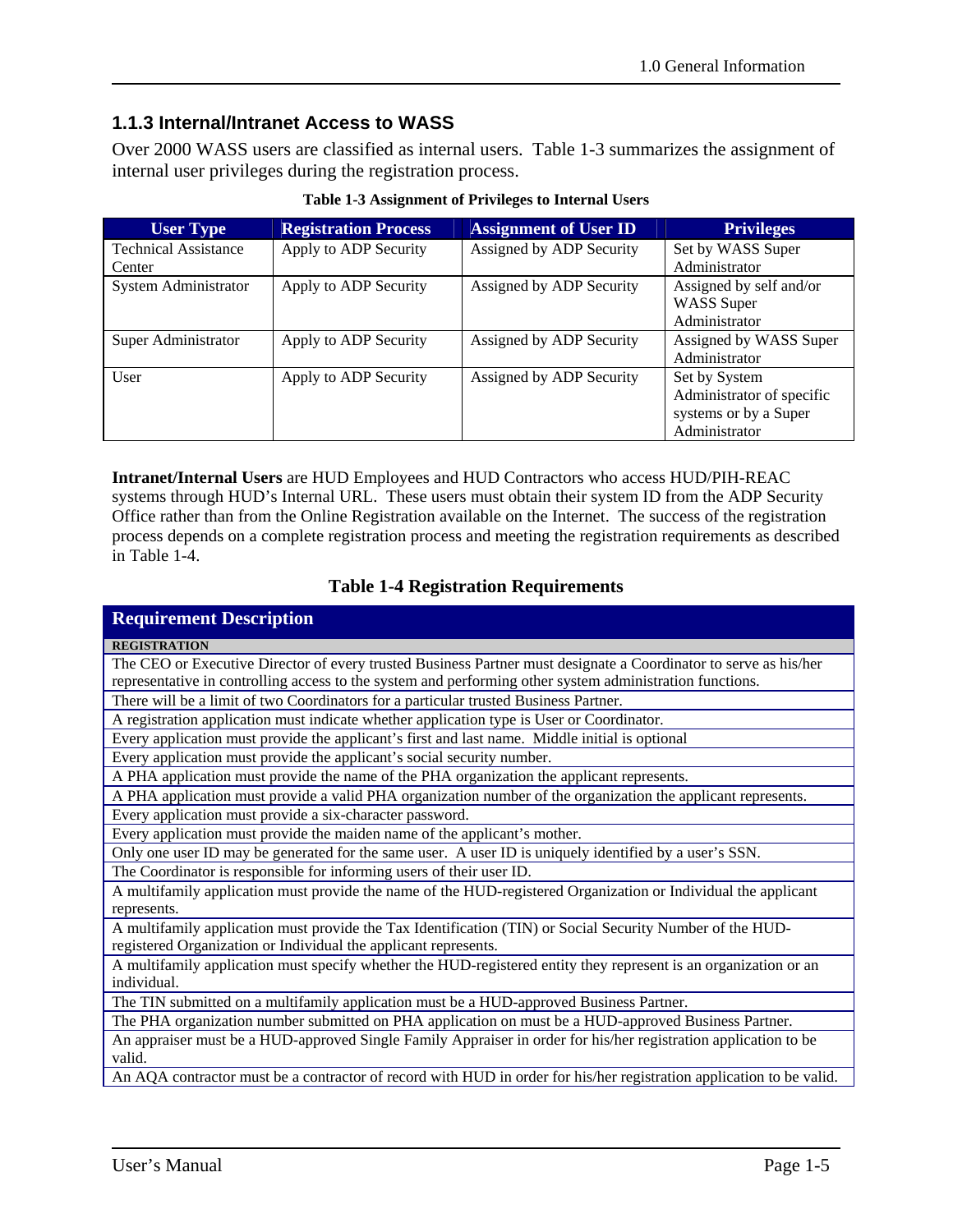## **1.1.4 Registration Process**

WASS provides the front door security for over 25 HUD systems. The various systems have a large number of rules that govern how thousands of users and Coordinators can gain access to one or more of the systems and exercise one or more roles and actions as part of that portion of their business process.

Fortunately, users only need to know those roles and actions that affect them directly. This User's Manual uses a number of different perspectives on the information about WASS to allow each Coordinator and each user to access that information necessary to manage access for themselves and those users for which Coordinators are responsible. Coordinators have the responsibility to manage the type of access that users need. The next series of tables seeks to summarize the process after registration and the impact registration has on the options and the range of access to systems, roles and actions. These are decisions that a particular Coordinator can make for those functions depending on whether s/he is working for a Business Partner with a Tax Identification Number or a PHA ID.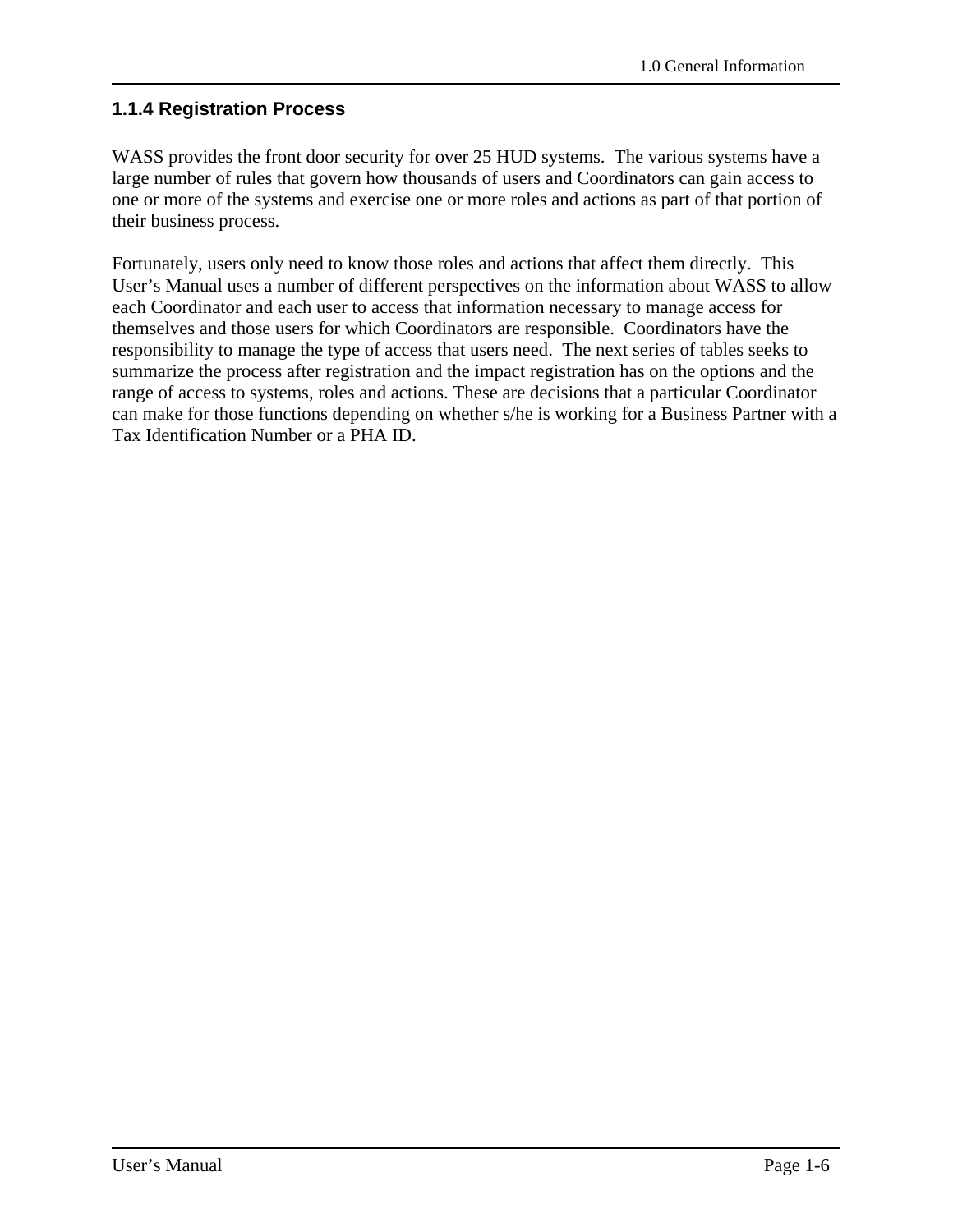| <b>Factors Influencing</b><br><b>Assignment of Systems at</b><br><b>Assignment of User ID</b> | <b>Systems Available to</b><br><b>Coordinators to Assign to</b><br><b>USERS</b>                                                                                                               | <b>Who Can Assign or Modify</b><br><b>Assignment to Systems</b>                                                                                             |
|-----------------------------------------------------------------------------------------------|-----------------------------------------------------------------------------------------------------------------------------------------------------------------------------------------------|-------------------------------------------------------------------------------------------------------------------------------------------------------------|
| Property Assignment with TIN                                                                  | <b>FASSUB</b><br><b>APPS</b><br>LASS<br>M2M<br><b>PASS</b><br>QASS<br><b>VMS</b><br><b>REMS</b><br><b>LOCCS</b><br><b>TRACS</b>                                                               | Assigned at Registration Processing<br>Managed by Coordinator<br>Modified by Super Administrator or by<br>System Administrator of specific<br>system        |
| Contract Assignment with TIN                                                                  | <b>REMS</b><br><b>LOCCS</b><br><b>TRACS</b>                                                                                                                                                   | Assigned at Registration Processing<br>Managed by Coordinator<br>Modified by Super Administrator or by<br>System Administrator of specific<br>system        |
| Property Assignment and Contract<br>Assignment with TIN                                       | <b>APPS</b><br><b>FASSUB</b><br>LASS<br>M2M<br><b>PASS</b><br>QASS<br><b>LOCCS</b><br><b>REMS</b><br><b>TRACS</b>                                                                             | <b>Assigned at Registration Processing</b><br>Managed by Coordinator<br>Modified by Super Administrator or by<br>System Administrator of specific<br>system |
| Property Assignment with PHA ID                                                               | <b>FASSUB</b><br><b>APPS</b><br>LASS<br>M2M<br><b>PASS</b><br>QASS<br><b>VMS</b><br><b>REMS</b><br><b>FASPHA</b><br><b>LOCCS</b><br><b>TRACS</b><br><b>NASS</b><br><b>MASS</b><br><b>RASS</b> | Assigned at Registration Processing<br>Managed by Coordinator<br>Modified by Super Administrator or by<br>System Administrator of specific<br>system        |
| Contract Assignment with PHA ID                                                               | <b>LOCCS</b><br><b>REMS</b><br><b>FASPHA</b><br><b>TRACS</b><br><b>MASS</b><br><b>NASS</b><br><b>RASS</b>                                                                                     | Assigned at Registration Processing<br>Managed by Coordinator<br>Modified by Super Administrator or by<br>System Administrator of specific<br>system        |
| Property Assignment and Contract<br>Assignment with PHA ID                                    | <b>APPS</b><br><b>FASSUB</b><br>LASS<br>M2M<br><b>PASS</b><br>QASS<br><b>LOCCS</b><br><b>RASS</b><br><b>TRACS</b><br><b>REMS</b><br><b>FASPHA</b><br><b>MASS</b><br><b>NASS</b>               | <b>Assigned at Registration Processing</b><br>Managed by Coordinator<br>Modified by Super Administrator or by<br>System Administrator of specific<br>system |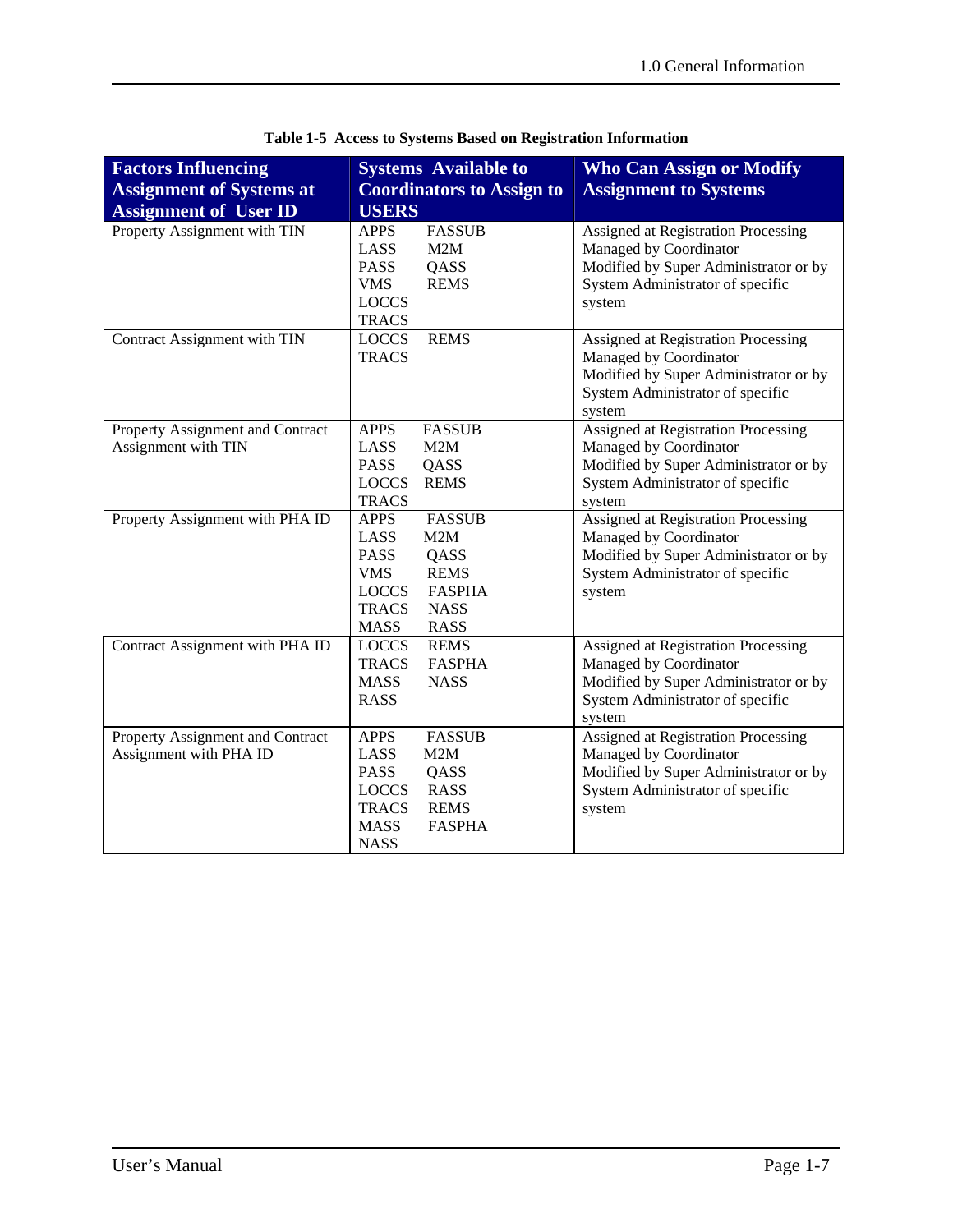## **1.1.5 Determine Access Rights**

It is the responsibility of Coordinators/System Administrators to perform system administration functions that establish system access for their users. Before they can set access rights for any of their users, a Coordinator must first establish himself or herself as the Coordinator/System Administrator. This is accomplished through *User ID Maintenance - Maintain User Profile*, in which the Coordinator/System Administrator selects the desired system(s) to be accessed (see Sections 4.2.4 through 4.2.6 for explanation of this function). The systems selected under a Coordinator/System Administrator's user profile determine what system links are displayed on the *Secure Systems* screen for the Coordinator/System Administrator. The system links displayed for users depend upon the roles/actions assigned to the User by his/her Coordinator/System Administrator through *Maintain User Information* (see the *Maintain User Data* section for an explanation of this function).

The *Secure Systems* screen is divided into two sections - *Systems* and *System Administration*.*Determine Access Rights* is the process that decides what system links and what system administrative links are displayed on the *Secure Systems* screen. Links to the systems for which a user has access rights are displayed under *Systems***.** System administrative links for which a user has access rights are displayed under *System Administration*.

# **1.2 WASS Integrates Data Flows from Other Systems**

WASS is a strategic system and manages access to security information. It ensures that the registration process results in the creation of a User ID, assignment of privileges and notification to Business Partners. WASS is the secure connection for HUD systems managed by the Office of Public and Indian Housing - Real Estate Assessment Center (PIH-REAC) and Multifamily. The ownership of the systems is displayed in Table 1-6.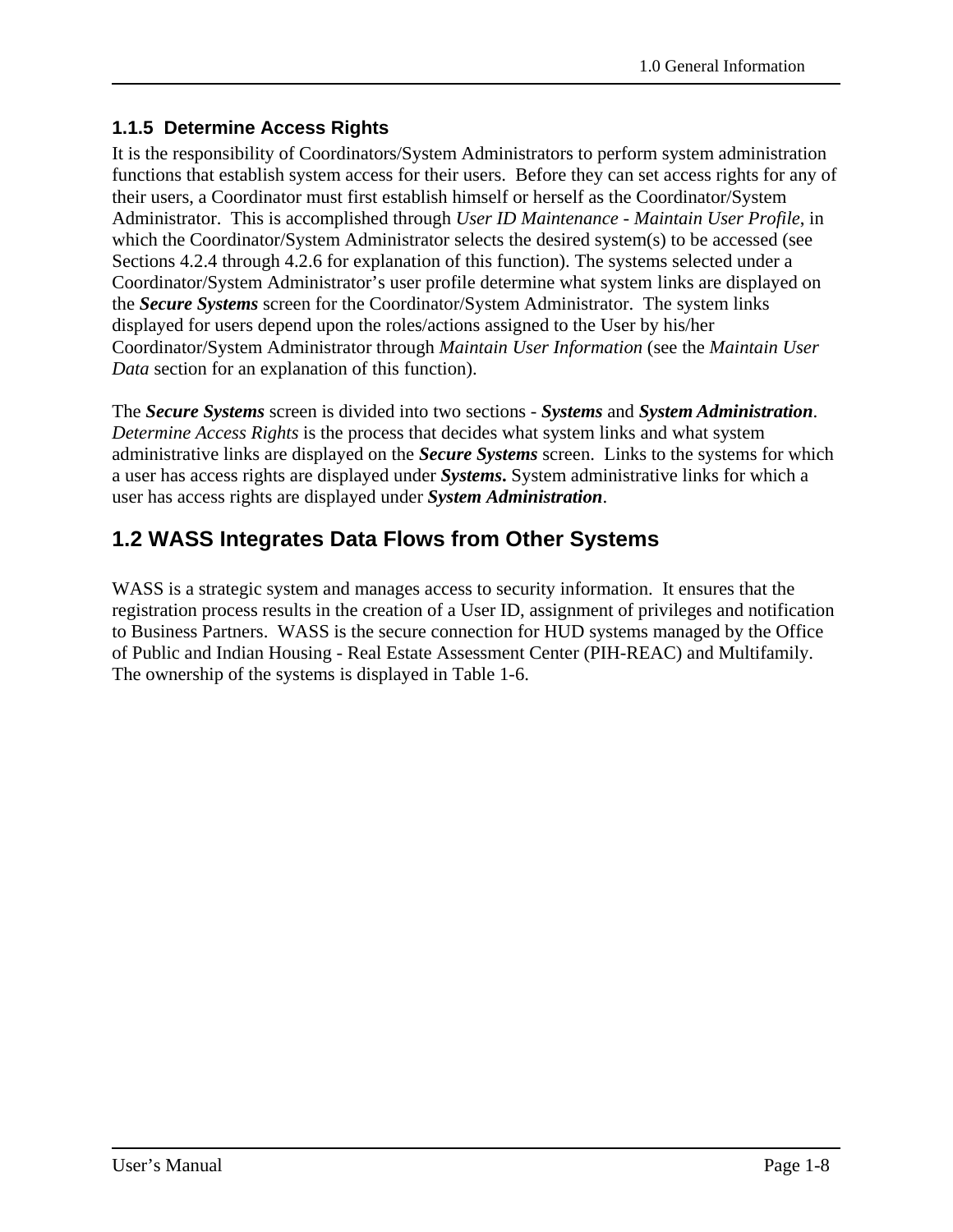| <b>System</b><br>Code | <b>System Name</b>                                | <b>External Internal System</b> |                         | Owner         |
|-----------------------|---------------------------------------------------|---------------------------------|-------------------------|---------------|
| ADM                   | Administration of Secure Systems                  |                                 |                         | PIH-REAC      |
| <b>APPS</b>           | <b>Active Partners Performance System</b>         | $\overline{\checkmark}$         | $\checkmark$            | Office of MFH |
| <b>DAP</b>            | <b>Development Application Processing</b>         |                                 |                         | Office of MFH |
| <b>EIV</b>            | <b>Enterprise Income Verification</b>             | $\overline{\checkmark}$         | $\checkmark$            | PIH-REAC      |
| FASS                  | <b>Financial Assessment System</b>                | $\overline{\checkmark}$         | $\checkmark$            | PIH-REAC      |
| <b>FASPHA</b>         | Financial Assessment System - PHA                 | $\overline{\checkmark}$         | $\overline{\checkmark}$ | PIH-REAC      |
| <b>FASSUB</b>         | Financial Assessment Subsystem Submission         | $\overline{\checkmark}$         | $\overline{\checkmark}$ | PIH-REAC      |
| LASS                  | Lender Assessment Subsystem                       | $\overline{\checkmark}$         | $\overline{\checkmark}$ | PIH-REAC      |
| LOCCS                 | Line of Credit Control System                     | $\overline{\checkmark}$         | $\overline{\checkmark}$ | Office of MFH |
| M2M                   | Market-to-Market                                  | $\overline{\checkmark}$         | $\overline{\checkmark}$ | Office of MFH |
| <b>MAPS</b>           | Monitoring and Planning System                    |                                 | $\checkmark$            | PIH-REAC      |
| <b>MASS</b>           | Management Assessment Subsystem                   | $\checkmark$                    | $\checkmark$            | PIH-REAC      |
| <b>MDDR</b>           | Multifamily Delinquency and Default<br>Reporting  | $\checkmark$                    | $\overline{\checkmark}$ | Office of MFH |
| <b>MFCS</b>           | Multifamily Insurance Claims System               | $\checkmark$                    | $\checkmark$            | Office of MFH |
| <b>NASS</b>           | <b>Integrated Assessment Subsystem</b>            | $\checkmark$                    | $\checkmark$            | PIH-REAC      |
| <b>NASSMF</b>         | Multifamily Integrated Analysis                   | $\overline{\checkmark}$         | $\overline{\checkmark}$ | Office of MFH |
| <b>PASS</b>           | Physical Assessment Subsystem                     | $\overline{\checkmark}$         | $\checkmark$            | PIH-REAC      |
| <b>PHYS</b>           | Physical Inspections                              | $\overline{\checkmark}$         | $\overline{\checkmark}$ | PIH-REAC      |
| <b>PIC</b>            | PIC System                                        | $\checkmark$                    | $\checkmark$            | PIH-REAC      |
| QASS                  | Quality Assurance Subsystem                       | $\overline{\checkmark}$         | $\overline{\checkmark}$ | PIH-REAC      |
| <b>RASS</b>           | <b>Resident Satisfaction Assessment Subsystem</b> | $\checkmark$                    | $\checkmark$            | PIH-REAC      |
| <b>REMS</b>           | Real Estate Management System                     | $\overline{\checkmark}$         | $\overline{\checkmark}$ | Office of MFH |
| <b>REMSEC</b>         | <b>Enforcement Center Contractor REMS</b>         |                                 |                         | Office of MFH |
| <b>SAGIS</b>          | Subsidy and Grants Information Systems            | $\overline{\checkmark}$         | $\overline{\checkmark}$ | PIH-REAC      |
| <b>TRACS</b>          | Tenant Rental Assistance Certification            | $\checkmark$                    | $\checkmark$            | Office of MFH |
| <b>VMS</b>            | Voucher Management System                         | $\overline{\checkmark}$         | $\overline{\checkmark}$ | PIH-REAC      |
| <b>WASS</b>           | Web Access Subsystem                              | $\overline{\checkmark}$         | $\overline{\checkmark}$ | PIH-REAC      |

**Table 1-6 Systems Accessed through WASS** 

# **1.3 Project References**

| <b>References</b>                              | <b>Location</b>                  |
|------------------------------------------------|----------------------------------|
| Web Access Security Subsystem (WASS)           | Gary Faeth, WASS Project Manager |
| Release 6.0.0.0 System/Subsystem Specification |                                  |
| (SSS) November 2006.                           |                                  |
| WASS Release 7.1.0.0 Updated Functional        | Gary Faeth, WASS Project Manager |
| Requirements Document (FRD), August 2007.      |                                  |
| WASS Software Project Management Plan,         | Gary Faeth, WASS Project Manager |
| November 2006                                  |                                  |
| WASS Video Training 2000                       | <b>Bill Thomas</b>               |

**Table 1-7 Project References**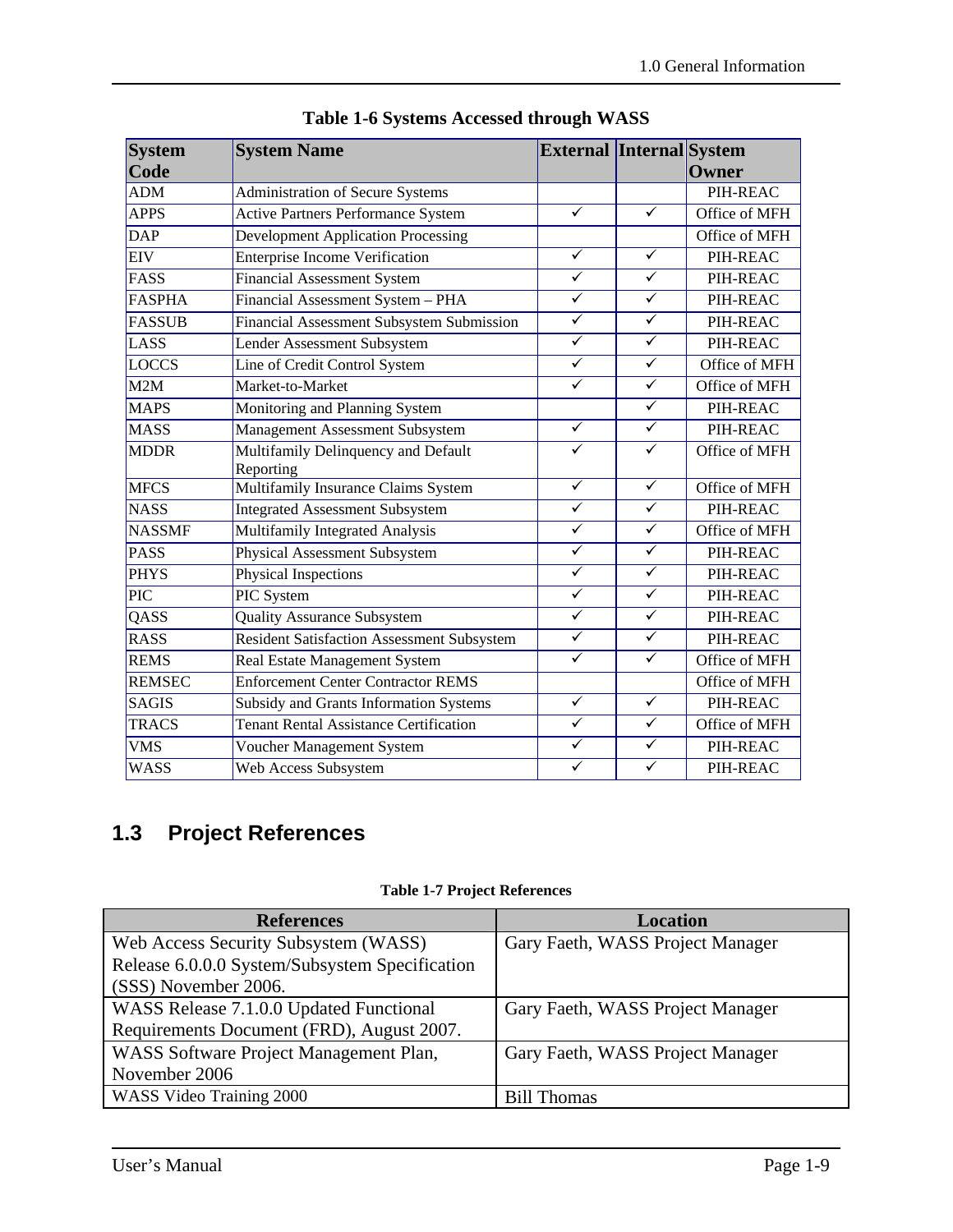# **1.4 Authorized Use Permission**

Misuse of Federal Information through the HUD Secure Connection web site falls under the provisions of Title 18, United States Code, Section 1030. This law specifies penalties for exceeding authorized access, alterations, damage, or destruction of information residing on Federal Computers.

System Administrators and Super Administrators have access to an audit trail database that records the details of access and access changes made by Coordinators. The information from the audit trail log is available to support reviews of activities. Details about quality assurance procedures are not included in this User's Manual. Table 1-8 and Table 1-9 provide a description of the information that is collected and stored for at least 30 days.

| <b>Description</b>                                                                    |
|---------------------------------------------------------------------------------------|
| Database of all transactions by User ID – maintained for at least 30 days             |
| User attempts a login ( <i>i.e.</i> , internet, intranet)                             |
| User login fails                                                                      |
| User login successful                                                                 |
| User account locked because the number of failed attempts exceed the allowable number |
| User changed his/her password                                                         |
| Someone reset a user's password                                                       |
| Someone unlocked/reactivated a user account                                           |
| Someone locked/terminated a user account                                              |
| WASS locked a user account because of inactivity                                      |
| WASS/FHA Connection created a user account                                            |
| WASS/FHA Connection changed the content of a WASS table in the HEREMS database        |
| Someone deleted a user account                                                        |

#### **Table 1-9 Description Requirements for Audit Trail**

| <b>Description</b>                                                   |
|----------------------------------------------------------------------|
| Date/time of activity/change                                         |
| Type of action (database, login, password, account, registration)    |
| Requested action (insert, update, delete, select, attempted, failed, |
| successful, etc.)                                                    |
| User ID performing the action                                        |
| Table name                                                           |
| Column name                                                          |
| Row (combination key)                                                |
| Value                                                                |
| Program performing the action                                        |
|                                                                      |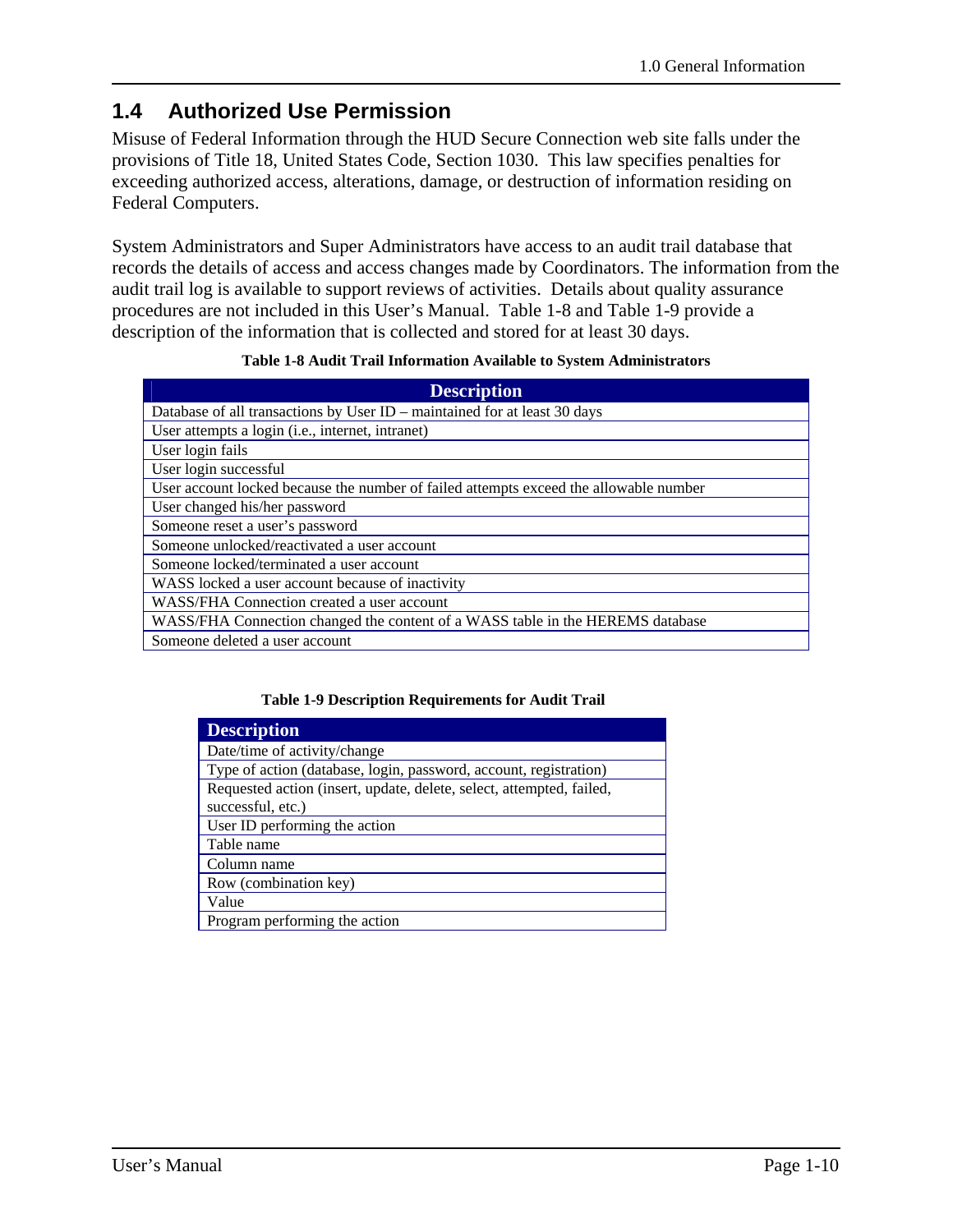## **1.5 Points of Contact**

## **1.5.1 Information**

Coordination of access information is the responsibility of Coordinators, the respective help desks, System Administrators, and Super Administrators. Information is shared among them about the success of WASS. This information can impact procedures in future releases of WASS and User's Manuals.

## **1.5.2 Coordination**

Web Access Security Subsystem depends on its online nature to administer the security aspects of accessing HUD systems for the over 80,000 users. The people connection for WASS is through the respective help desks.

### **1.5.3 Help Desk**

| <b>Help Desk</b>                   | <b>Systems</b>               | <b>Telephone/Email Address</b>    |
|------------------------------------|------------------------------|-----------------------------------|
| <b>Technical Assistance Center</b> | FASSPHA, FASSUB, MASS,       | $(888)$ 245-4860.                 |
|                                    | NASS, PASS, QASS, RASS, VMS, | Email: Select "Contact Us" on the |
|                                    | (LOCCS), PASS-CLA            | PIH-REAC Online Web Page          |
| Multifamily Help Desk              | APPS, M2M, MDDR, REMS,       | $(800)$ 767-7588                  |
|                                    | <b>TRACS</b>                 | Email:                            |
|                                    |                              | Real Estate MGMT@HUD.GOV          |
| <b>FHA</b> Connections             | LASS                         | <b>Contact FHA Connection</b>     |

#### **Table 1-10 Help Desk Contact Information**

## **1.6 Organization of the Manual**

The WASS User's Manual serves a diverse audience. Most users have limited responsibility for system administration. For these users, the objective is to provide them with the necessary information to function as users and to have conversations with Coordinators about changes in the assignment of properties, roles, and actions.

Coordinators have extensive system administration responsibility and have a much larger responsibility for the operation of the Secure Connection and the Secure Systems. Coordinators do not all have the same privileges, but the similarity of their function makes it possible to address them as a group.

Systems Administrators are another key group because these are primarily the individuals who provide system administration for the systems. They tend to have more system administration responsibility than Coordinators.

A handful of individuals are Super Administrators. These individuals exercise the full range of system administration roles that were described in the system overview. They also assume new responsibilities under WASS 7.1.0.0 for submitting SQL scripts for assignment of systems, system privileges, and reports from the security transaction log. These are described in the WASS Maintenance Manual.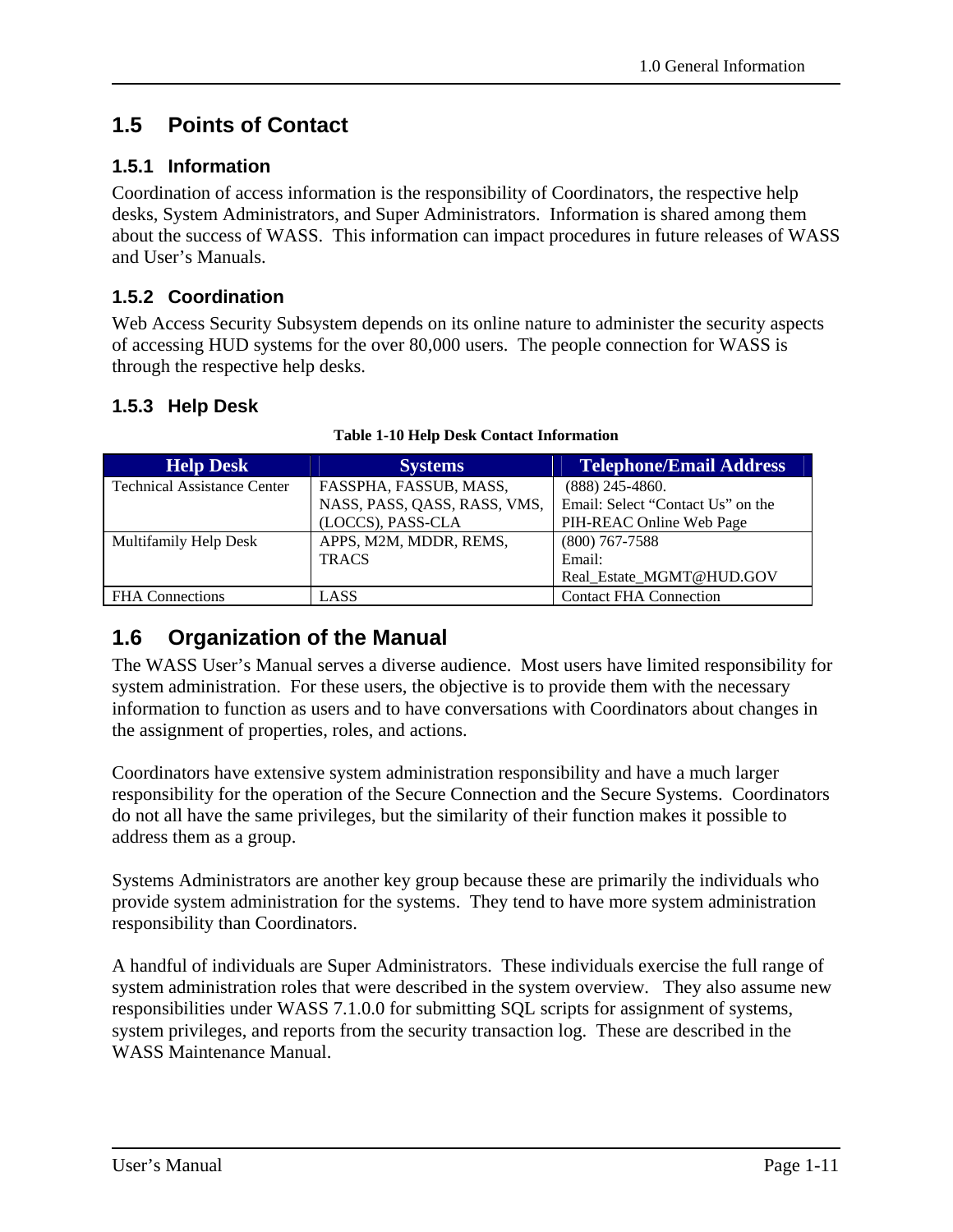# **1.7 Terms and Abbreviations**

| <b>Terms</b>                                 | <b>Definitions</b>                              |
|----------------------------------------------|-------------------------------------------------|
| Coordinator                                  | External user that does system administration   |
|                                              | for trusted Business Partner                    |
| <b>Coordinator for BPR (Business Partner</b> | A Coordinator that has an added role for        |
| Relationship)                                | coordination for another Business Partner.      |
|                                              | This individual is not the original Coordinator |
| System Administrator                         | Internal user who does system administration    |
|                                              | for one or more HUD systems                     |
| Super Administrator                          | Internal user who performs all system           |
|                                              | maintenance functions                           |
| Technical Assistance Center (TAC) User       | Internal user who works for the help desk       |
| User                                         | External user who works for one or more         |
|                                              | Coordinators for one or more trusted partners   |
| Section 508                                  | June 2001 law that requires that individuals    |
|                                              | with disabilities be able to access web         |
|                                              | information with Assistive technologies         |
| Lightweight Director Access Protocol (LDAP)  | Maintains the directory and Access Control      |
|                                              | Lists (ACL) for Internet USERS                  |
| Access Control Lists (ACL)                   | Controls what directories on the web server a   |
|                                              | user reads                                      |

#### **Table 1-11 Terms and Abbreviations**